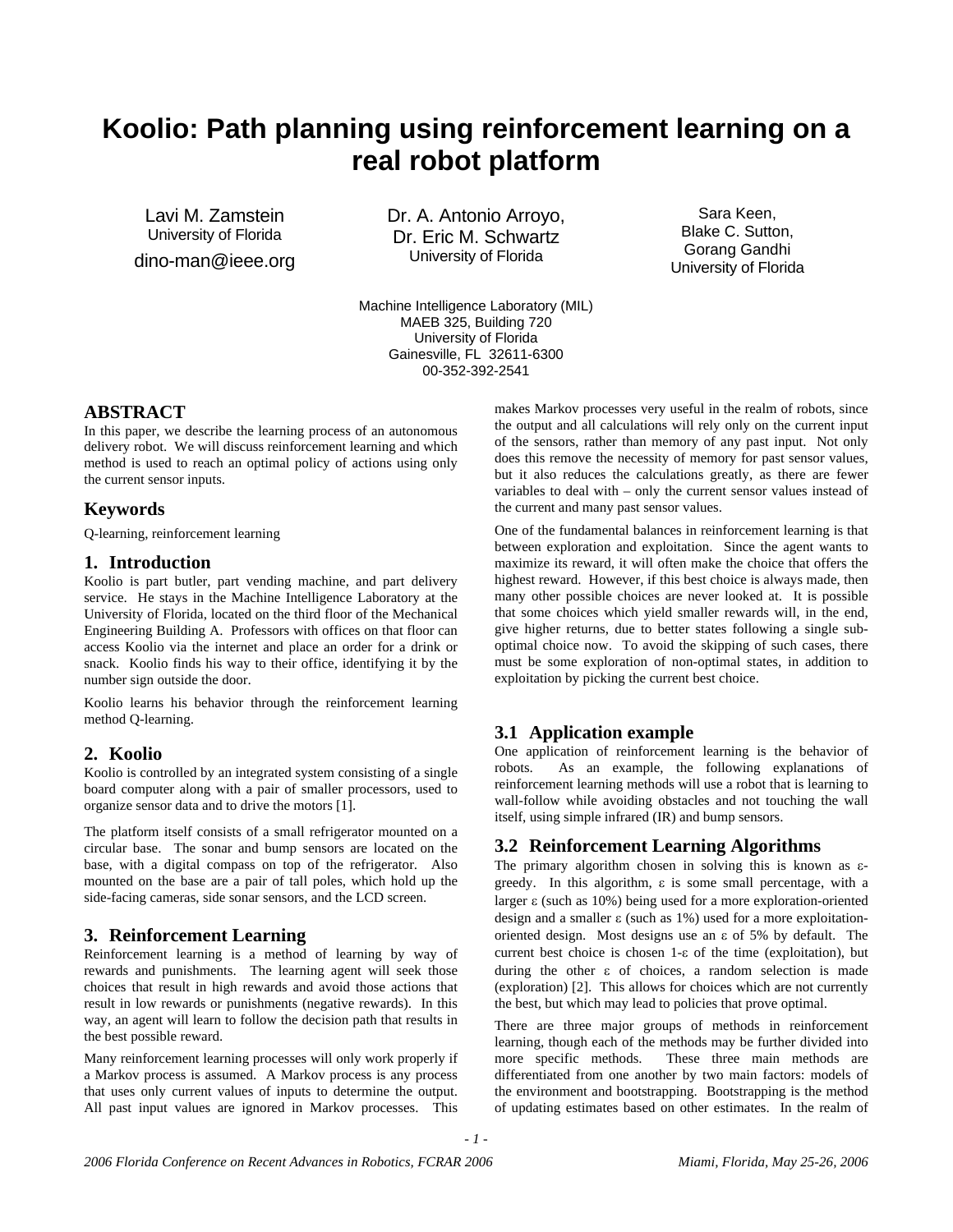reinforcement learning, bootstrapping is used to update the estimates of state values and action values based on the estimates of the state values and action values of later states.

- **Dynamic Programming** (**DP**) methods use bootstrapping and require a complete and accurate model of the environment.
- **Monte Carlo** (**MC**) methods do not require a model of the environment and do not bootstrap.
- **Temporal Difference** (**TD**) methods do not require a model of the environment but do bootstrap.

#### *3.2.1 Dynamic Programming methods*

Because DP methods require an accurate model of the environment, they are not suitable for reinforcement learning with robots. This is because the environment is the real world around the robot, and therefore is very difficult, if not impossible, to model perfectly. In addition, if the environment were to change, the entire model must be changed, which will severely hamper the learning process.

On the other hand, since MC and TD methods do not require an accurate model, but only a general idea of the environment, changing that environment has much less impact on their methods of learning.

Because DP methods are not efficient for use in reinforcement learning for robots, we will favor MC and TD methods over them.

Using the wall-following example, assume the agent has a perfect model of its environment. If the robot is moved to another environment, either by changing the current one or placing it in a different room, the model is no longer valid and the learning process will not work until a new model is made. If the robot were to learn to perform the desired following action in any given room, the policy created from that learning would not work in any other room because of the different environment. Any change in sensor readings will also read as a different state, thus altering the environment. For this reason alone, DP is not suitable for use in real robots, since sensors are not perfect and the values can vary.

#### *3.2.2 Monte Carlo methods*

Because MC methods do not require a complex model of the environment, they are much more fit than DP methods for use in robot learning. The environment model for MC need only generate sample state transitions. In other words, the model only needs to define the states and their possible actions, and how the agent can move from one state to another.

This in itself makes MC methods usable for robot learning, as well as minimizing the effects of a changing environment. In the example of wall following and obstacle avoidance, for example, the model must have states defined for the various possible conditions the agent may find itself in. Some of these are *nothing* (where neither the IR nor the bump sensors are activated, showing the robot is in a clear area), *wall* (where the IR sensors detect some obstacle on one side), and *contact* (where the bump sensors indicate the robot has touched an object). For a more complicated model, one could add states for corners, dead ends, and tight spaces. Using the basic states of nothing, wall, and contact, however, a robot can successfully learn to follow walls without bumping into them.

Unlike DP methods, MC and TD methods do not require a model of the environment, and are therefore much more flexible [3]. If a robot were to learn the "following and not bumping" behavior, and was then moved into another room with similar makeup (walls and solid objects), either in the middle of the learning process or after the learning is complete, it would be able to perform with the same policy or with only slight adjustments needed. This also allows for small fluctuations in sensor readouts without altering the decisions made by the learned policy.

However, if the substance of the environment were changed, there would be a problem. For example, if an obstacle was introduced that could be seen with IR sensors but was light enough to be pushed by the robot without triggering the bump sensors, that would represent a fundamental change in the state makeup. Since the "normal" wall/object definition is something that is solid and causes the bump sensors to activate when hit, this new object is completely alien to the agent's knowledge and will serve to make the learning process more difficult, if not impossible. The only way to allow for a change such as this is to add new states, which will then require additional learning to be done to alter the policy to account for the new states.

Because MC methods do not bootstrap and use average sample returns, they are defined only for episodic tasks, since the value estimates and policy are updated only at the termination of each episode. Thus non-episodic tasks must use TD methods for learning.

MC methods use a cycle of evaluation and improvement to implement policy iteration. For each instance of this cycle, the state-action functions are evaluated for the current policy. The best of these actions for each state are selected to make the new policy. This new policy can then be evaluated during the next episode to repeat the cycle. The greedy method is often used in the policy improvement, resulting in a new policy that is either of equal or greater value than the previous policy. Given an infinite number of episodes and an assumption of exploring starts, this method is guaranteed to converge to an optimal policy. Realistically, however, there can never be an infinite number of episodes. Therefore, the evaluation step of each evaluation and improvement cycle may be changed so the value function approaches the state-action value function. In other words, the policy need not immediately jump to the new better value, but may simply proceed toward it. If the next policy is better and has the same state-action pair, then the improvement will approach it further. If not, there is much less backtracking needed to move toward a new choice.

Since a good model of the environment is never assumed for MC methods, state-action values become more important than state values, since they are possible to estimate without values of future events, whereas state values require knowledge of the following states in order to estimate them. However, it is therefore possible for direct policy evaluation to miss some actions in a state. In order to avoid this, exploration must be maintained in a method called **exploring starts**. Exploring starts gives every state-action pair a non-zero probability of being the first step in each iteration.

In order to use exploring starts in our robot example, the robot must be placed in a random location in the environment at the start of each episode. This also means that it must sometimes be placed near a wall to fulfill the state of sensing a wall nearby, as well as touching a wall, to explore the state of bumping into a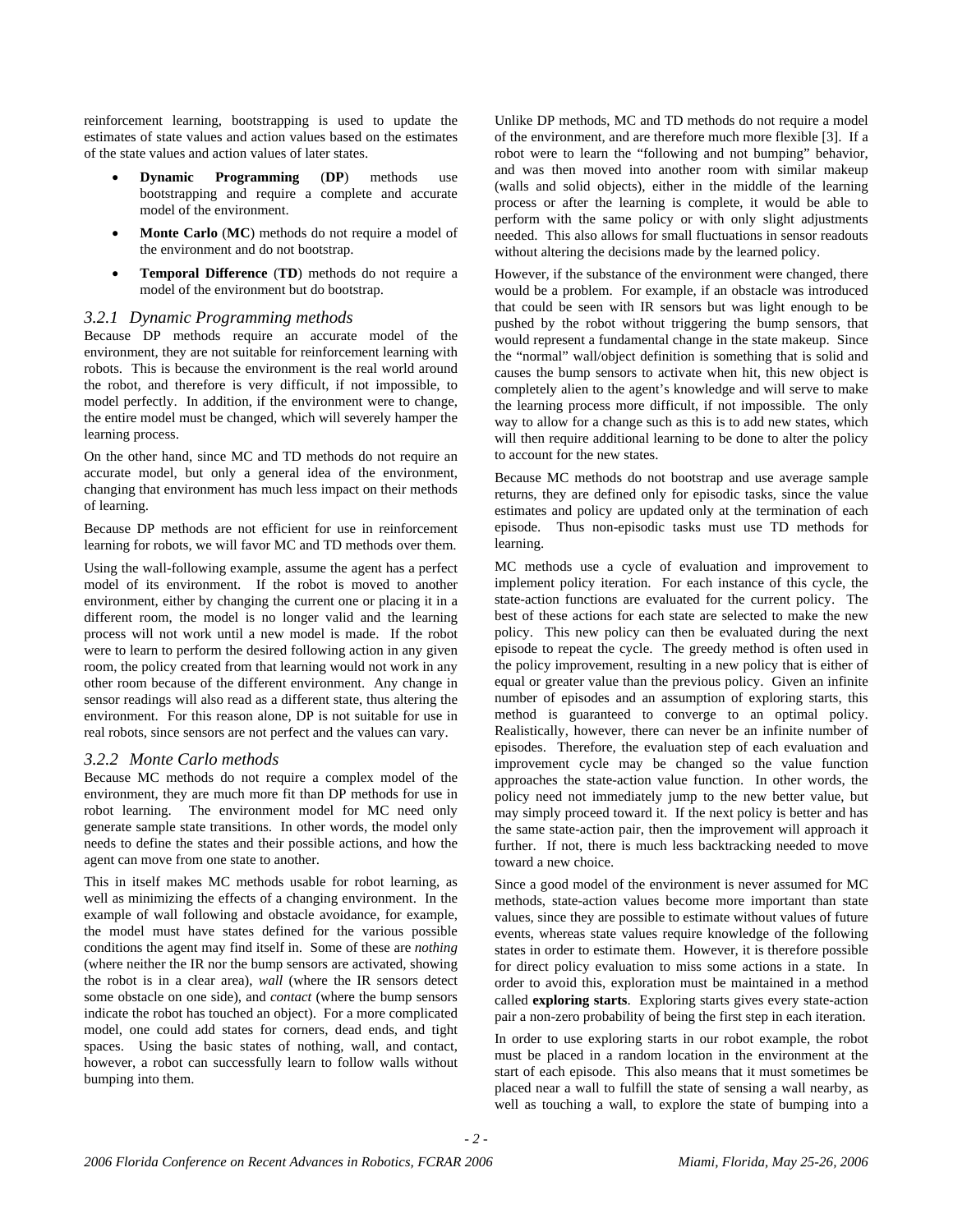wall. From these random starting positions, an action must be chosen randomly from the possible actions available in that state. All this will ensure that exploration is maintained and no stateaction pairs are skipped.

This method of ensuring exploring starts, however, is tedious and not likely to fully explore all the possible states and actions as initial steps. There are two other methods used to ensure full exploration: on-policy MC and off-policy MC.

**On-policy** MC methods use **first-visit** methods (methods which use the average of returns after the first instance of a given state to determine the state-action pair's value function) to estimate the current policy's state-action value functions. Because a full greedy algorithm for improving the policy would miss some stateaction pairs without the assumption of exploring starts, ε-greedy is used instead. This ε ensures that policy improvement approaches an optimal policy while still maintaining exploration.

With the robot example, this means that at any state, the robot has a ε chance to select some random action rather than the current best action.

**Off-policy** MC methods separate the functions of control and policy evaluation into two separate functions: the behavior policy to govern the decisions of the current policy and the estimation policy to be evaluated and improved. Because the policy functions are separated in this way, ε-greedy is not needed, and greedy is sufficient for exploring all possible state-action pairs, since the estimation policy may continue to explore while the behavior policy acts. The tradeoff for not needing ε-greedy, however, is that these methods learn faster for selecting nongreedy actions than for selecting greedy actions, resulting in slow learning for some states, especially early states in long episodes.

With our wall-following robot example, off-policy MC would remove the random aspect of on-policy; however, it would see a decrease in learning speed, especially for longer episodes.

#### *3.2.3 Temporal Difference methods*

Like MC methods, TD methods also do not need a model of the environment, and make predictions in the same way, using sample state transitions. Unlike MC methods, TD bootstraps, using estimate to update other estimates. Because of this, TD methods update values after each time step, rather than after each episode. Bootstrapping allows for TD methods to learn faster than MC methods during exploration, since the policy update each time step means the method does not need to wait until the end of an episode to determine if that choice was better or worse than the choice indicated by the previous policy. TD methods can then know whether an explored choice is good or bad right away, rather than waiting until the end of the episode.

The use of bootstrapping is the major difference between TD and MC methods. Many other parts are the same, such as the use of on-policy and off-policy methods, though the results may be different because of the quicker learning under exploration with TD.

TD learning also has several special types of methods, both on and off policy, which are useful in certain cases.

**Sarsa**, an on-policy TD method, updates after each transition from a non-terminal state. Because of this, sarsa methods always converge to optimal policies so long as all the state-action pairs

are visited an infinite number of times and the policy is able to converge to the greedy function.

Unlike MC methods, sarsa and other TD methods are able to determine during an episode whether the policy is good or bad, and change policies if the current one is determined to be bad. This proves very useful in episodes where the current policy may never finish, from an inability to reach the goal.

In the robot example, if the goal was to spend more time along a wall than in the open, some policies may never reach that goal. For example, a policy that turns away from a wall as soon as it is spotted will always spend more time away from the wall than against it, resulting in a never-ending episode. Using sarsa or other TD methods avoid this by determining in the middle of the episode that the choices defined by the policy are not able to reach the goal.

**Q-learning**, an off-policy TD method, uses learned action value functions to approximate the optimal action value function independent of the current policy. This simplifies policy evaluation and updating while only making the assumption that all state-action pairs continue to be updated. Unlike sarsa, Qlearning does not need to assume state-action pairs are visited an infinite number of times, making it more likely to reach the optimal policy than sarsa given a finite number of episodes [4].

Under the robot example, Q-learning is more likely to be adventurous than other learning methods, since it uses ε-greedy to explore. Because of this, it is likely to quickly go to the wall, but will also bump into the wall more than other methods during the process of learning, as exploration will be more likely to push it in a random direction.

**Actor-critic**, a group of on-policy TD methods, separates the policy and the value function into independent memory structures. The policy structure, or actor, is used to decide which action to pick in each state. The estimate value function, or critic, determines whether the actions of the actor are good or bad, and whether they should be encouraged or discouraged. These methods are useful because they do not require much computation to select actions, due to the policy and value functions being stored and operated independently. Because of the division between decision making and decision critiquing, actor-critic methods are also useful in modeling psychological or biological behavior, as such behavior functions under the same general separation structure.

**R-learning**, an off-policy TD method, does not discount past experiences, unlike most other learning methods. R-learning also does not divide experiences into episodes, instead learning from a single, extended task. This shifts the priority for the optimal policy to optimizing each time step, rather than optimizing each episode. R-learning methods use relative values, state-action functions that determine their value based on the average of all other state-action values for the current policy. With relative values, the value of each action chosen is compared to the overall average of all other values in the policy. If the chosen action is better than the average, it is considered good and is incorporated into the policy. If the action returns a value worse than average, it is considered bad and discarded from the policy.

## **4. Reinforcement Learning Method**

Q-Learning was the reinforcement learning method chosen for use in Koolio. This was done for several reasons. Temporal